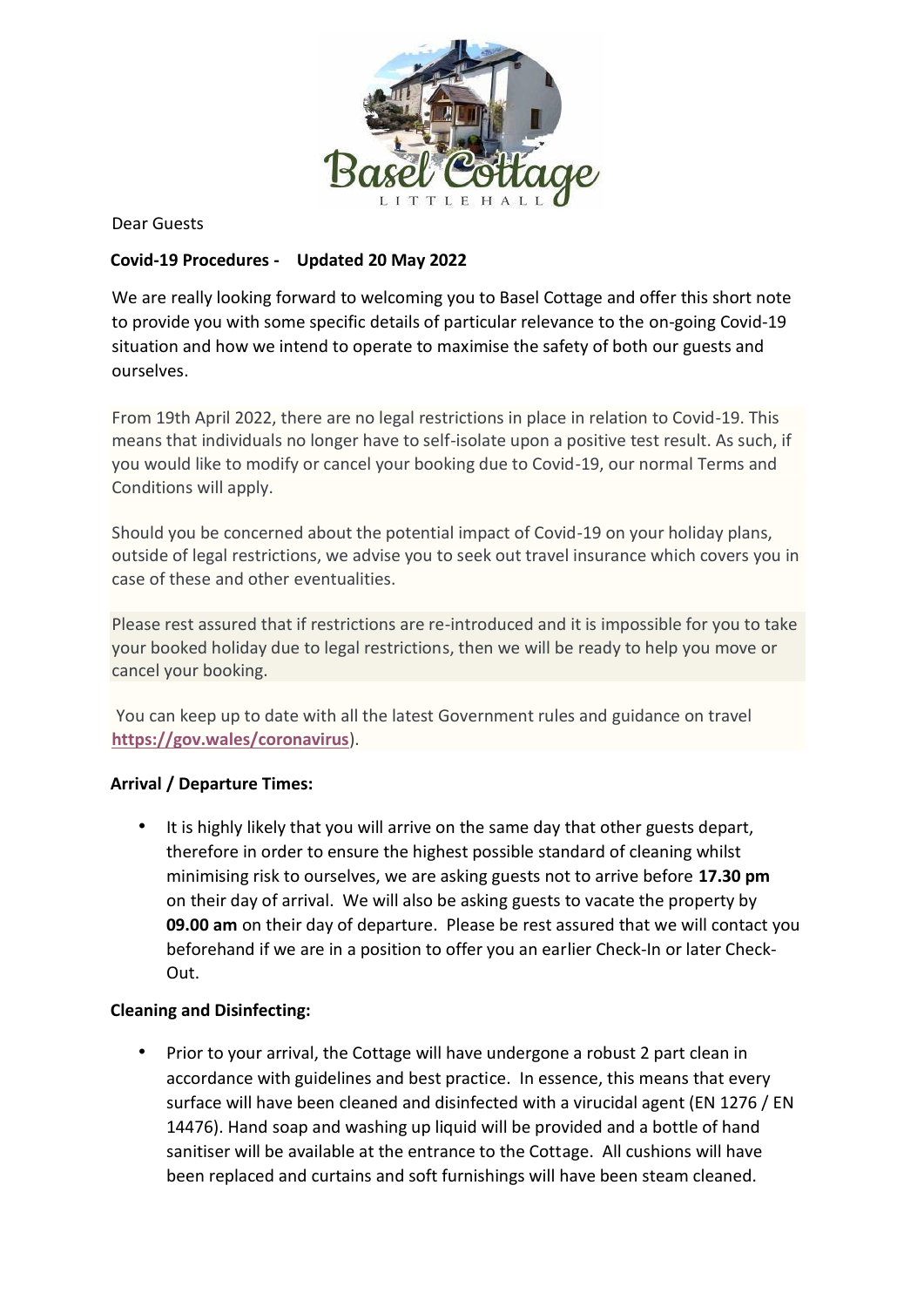

### **Meet and Greet:**

• On your arrival, we will be there to meet you and we will accompany one of your party inside the cottage to familiarise you with key domestic and safety aspects.

### **Welcome Afternoon Cream Tea:**

• We will continue to provide our popular Afternoon Cream Tea but for the foreseeable future, we will be providing freshly baked scones from our local bakery La Patisserie in Llandovery with individually packaged jam and clotted cream.

## **Books, Information Folders, Leaflets and Games:**

• We have several copies of all our Information Folders, leaflets, books and games in order to be able to rotate these between guests.

#### **Bedding:**

• In normal circumstances we provide all bedding, linen and towels.

However, we understand that the provision of bedding, linen and towels may still be a cause of concern for some guests who may wish to bring their own. Therefore, can we please ask that you confirm by return if you **REQUIRE** us to provide bedding, linen and towels for your stay. For your information, we will be rotating duvets and pillows between guest arrivals.

We will also ask if there are just two guests staying whether the Super-King size Bed or Twin- Bedded Room will be used (the room not being used will no longer have the beds made up).

**On departure**, if you are using our linen, we will ask you please to strip the beds and place the bedding (**Duvet Covers, Sheets** and **Pillow Cases** in the **Blue Draw-String Bags** provided. Mattress and Pillow protectors can be left in situ on the beds and we will safely remove them after your stay. **Towels, Bathmats, Tea-Towels and Oven Gloves** should be placed in the **Green Zipped Bag**.

## **Crockery:**

• Based on 7 years of experience we will remove the less utilised items from the kitchen but do not worry they will remain available as required. Prior to departure we will ask please that all items which have been used in the kitchen are put through the dishwasher on a cleaning cycle.